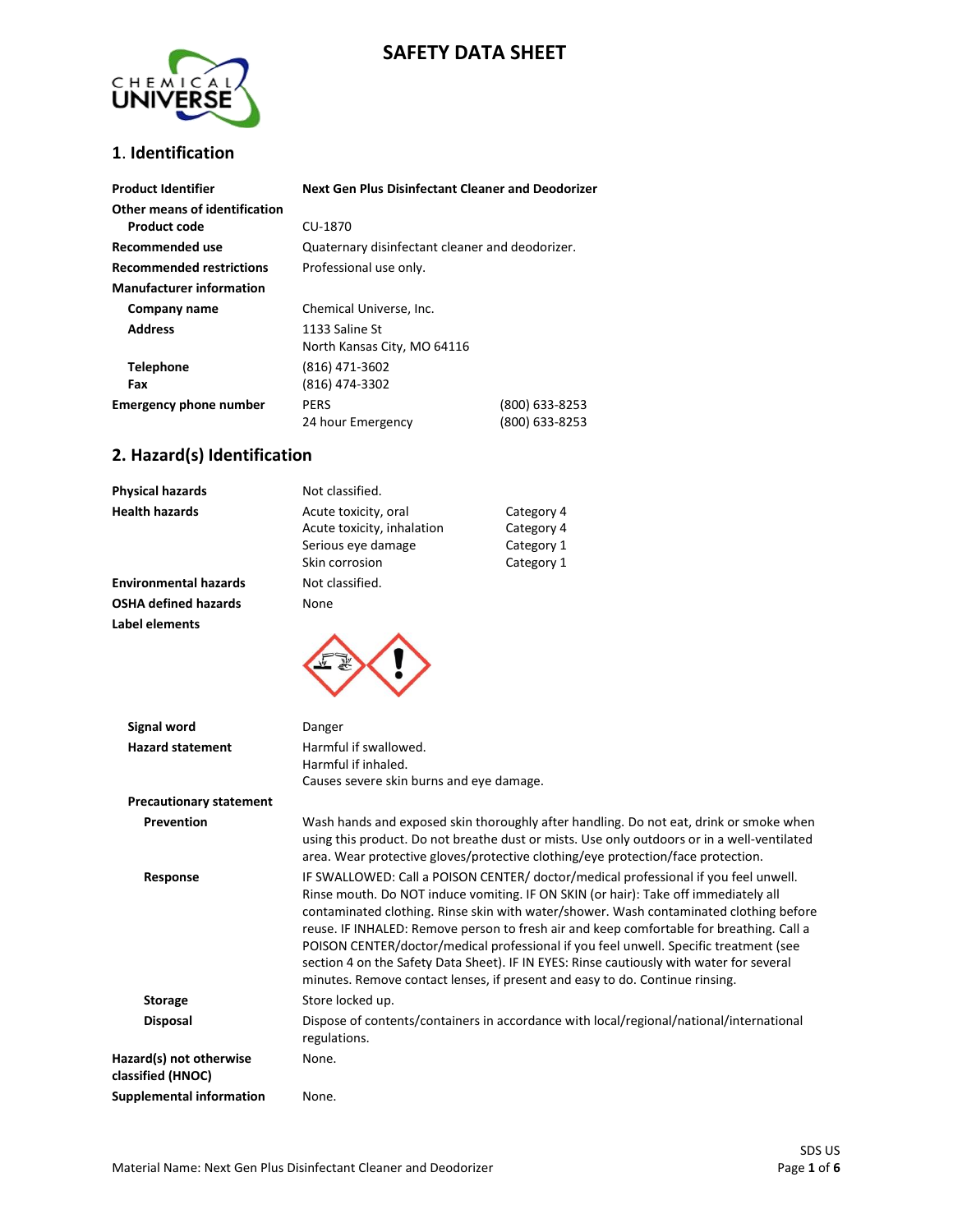## **3. Composition/information on ingredients**

| <b>Mixtures</b>                                  |                   |             |  |
|--------------------------------------------------|-------------------|-------------|--|
| <b>Chemical name</b>                             | <b>CAS number</b> | %           |  |
| Hydrogen peroxide                                | 7722-84-1         | $7.3 - 7.7$ |  |
| Alkyl dimethyl benzyl ammonium chloride (C12-16) | 68424-85-1        | 2.304       |  |
| Octyl decyl dimethyl ammonium chloride           | 32426-11-2        | 1.728       |  |
| Didecyl dimethyl ammonium chloride               | 7173-51-5         | 0.864       |  |
| Dioctyldimethylammonium chloride                 | 5538-94-3         | 0.864       |  |
| Other components below reportable levels         |                   | 90-100      |  |

#### **4. First-aid measures**

| <b>Inhalation</b>                                                            | Move to fresh air. Call a physician if symptoms develop or persist. Harmful if inhaled.                                                                                                                                                                                                                                                                    |
|------------------------------------------------------------------------------|------------------------------------------------------------------------------------------------------------------------------------------------------------------------------------------------------------------------------------------------------------------------------------------------------------------------------------------------------------|
| <b>Skin contact</b>                                                          | Remove contaminated clothing immediately and wash skin with soap and water. In case of<br>eczema or other skin disorders: Seek medical attention and take along these instructions.                                                                                                                                                                        |
| Eye contact                                                                  | Rinse with water for at least 15 minutes. Remove contact lenses if present and easy to do so.<br>Immediately call a physician or transport to hospital.                                                                                                                                                                                                    |
| Ingestion                                                                    | Rinse mouth. Get medical attention immediately. Do not induce vomiting.                                                                                                                                                                                                                                                                                    |
| <b>Most important</b><br>symptoms/effects, acute and<br>delayed              | Can cause serious eye damage. Can cause burning sensation in affected areas. Shortness of<br>breath, respiratory tract irritation or damage.                                                                                                                                                                                                               |
| Indication of immediate<br>medical attention and special<br>treatment needed | Provide general support measures and treat symptomatically. Keep victim under observation.<br>Symptoms may be delayed.                                                                                                                                                                                                                                     |
| <b>General information</b>                                                   | Ensure that medical personnel are aware of the material(s) involved, and take precautions to<br>protect themselves. Wash contaminated clothing before reuse. Use with extreme caution.<br>Note to physician: If the product is ingested, probable mucosal damage may contraindicate<br>the use of gastric lavage. Treat the affected person appropriately. |

# **5. Fire-fighting measures**

| Suitable extinguishing media                                        | Water fog. Foam. Dry chemical powder. Carbon dioxide $(CO2)$ .                                |
|---------------------------------------------------------------------|-----------------------------------------------------------------------------------------------|
| Unsuitable extinguishing<br>media                                   | Do not use water jet as an extinguisher, as this will spread the fire.                        |
| Specific hazards arising from<br>the chemical                       | During fire, gases hazardous to health may be formed.                                         |
| Special protective equipment<br>and precautions for<br>firefighters | Self-contained breathing apparatus and full protecting clothing must be worn in case of fire. |
| <b>Fire-fighting</b><br>equipment/instructions                      | Move containers from fire area if you can do so without risk.                                 |
| <b>Specific methods</b>                                             | Use standard firefighting procedures and consider the hazards of other involved materials.    |
| <b>General fire hazards</b>                                         | No unusual fire or explosion hazards noted.                                                   |

#### **6. Accidental release measures**

| Personal precautions,<br>protective equipment and<br>emergency procedures | Keep unnecessary personnel away. Keep people away from and upwind of spill/leak. Keep out<br>of low areas. Wear appropriate protective equipment and clothing during clean-up. Avoid<br>inhalation of vapors or mists. Do not touch damaged containers or spilled materials unless<br>wearing appropriate protective clothing. Ensure adequate ventilation. Local authorities should<br>be advised if significant spillages cannot be contained. For personal protection, see section 8<br>of the SDS. |
|---------------------------------------------------------------------------|--------------------------------------------------------------------------------------------------------------------------------------------------------------------------------------------------------------------------------------------------------------------------------------------------------------------------------------------------------------------------------------------------------------------------------------------------------------------------------------------------------|
| <b>Methods and materials for</b><br>containment and cleaning up           | This product is miscible in water.                                                                                                                                                                                                                                                                                                                                                                                                                                                                     |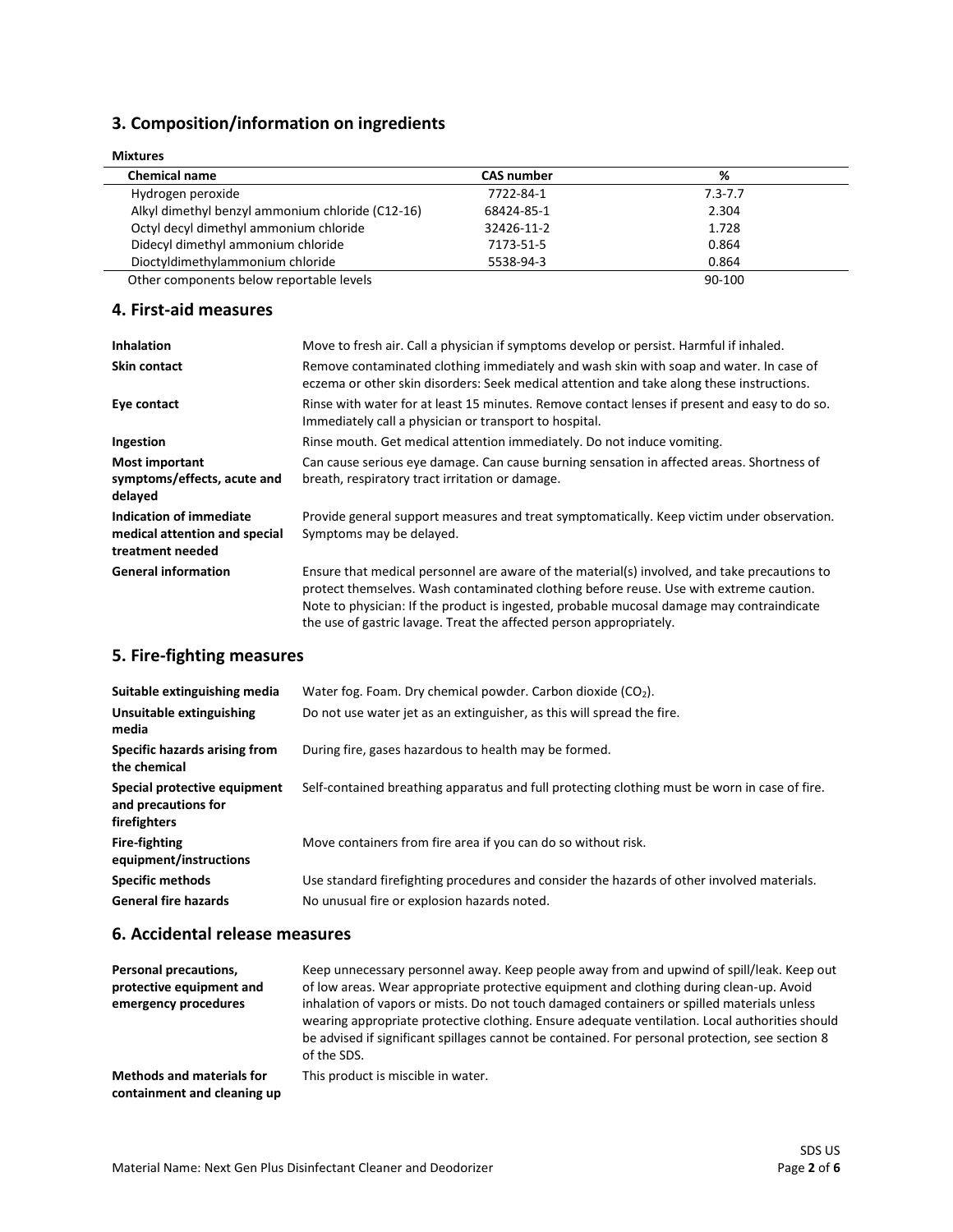|                                  | Large spills: Stop the flow of material, if this is without risk. Dike the spilled material, where<br>this is possible. Cover with plastic sheet to prevent spreading. Absorb in vermiculite, dry sand<br>or earth and place into containers. Prevent entry into waterways, sewer, basements or<br>confined areas. Following product recovery, flush area with water. |
|----------------------------------|-----------------------------------------------------------------------------------------------------------------------------------------------------------------------------------------------------------------------------------------------------------------------------------------------------------------------------------------------------------------------|
|                                  | Small spills: Wipe up with absorbent material (e.g. cloth, fleece). Clean surface thoroughly to<br>remove residual contamination.                                                                                                                                                                                                                                     |
|                                  | Never return spills to original container for re-use. For waste disposal, see section 13 of the<br>SDS.                                                                                                                                                                                                                                                               |
| <b>Environmental precautions</b> | Avoid discharge into areas not consistent with package labeling.                                                                                                                                                                                                                                                                                                      |
| 7. Handling and storage          |                                                                                                                                                                                                                                                                                                                                                                       |

| <b>Precautions for safe handling</b> | Avoid breathing mist or vapor. Avoid contact with eyes, skin, and clothing. Avoid prolonged<br>exposure. Provide adequate ventilation. Wear appropriate personal protective equipment.<br>Observe good industrial hygiene practices.<br>DO NOT CONTAMINATE WATER, FOOD OR FEED BY STORAGE OR DISPOSAL. |
|--------------------------------------|--------------------------------------------------------------------------------------------------------------------------------------------------------------------------------------------------------------------------------------------------------------------------------------------------------|
| Conditions for safe storage,         | Store in original tightly closed container. Store away from incompatible materials (see section                                                                                                                                                                                                        |
| including any                        | 10 of the SDS). PESTICIDE STORAGE: Store in a dry place no lower in temperature than 50°F or                                                                                                                                                                                                           |
| incompatibilities                    | higher than 120°F.                                                                                                                                                                                                                                                                                     |

## **8. Exposure controls/personal protection**

| <b>Occupational exposure limits</b>        | No information.                                                                                                                                                                                                                                                                                                                                                                                                                    |
|--------------------------------------------|------------------------------------------------------------------------------------------------------------------------------------------------------------------------------------------------------------------------------------------------------------------------------------------------------------------------------------------------------------------------------------------------------------------------------------|
| <b>Biological limit values</b>             | No information.                                                                                                                                                                                                                                                                                                                                                                                                                    |
| <b>Appropriate engineering</b><br>controls | Good general ventilation (typically 10 air changes per hour) should be used. Ventilation rates<br>should be matched to conditions. If applicable, use process enclosures, local exhaust<br>ventilation, or other engineering controls to maintain airborne levels to an acceptable level. It<br>is recommended that users of this product perform a risk assessment to determine the<br>appropriate personal protective equipment. |
|                                            | Individual protection measures, such as personal protective equipment                                                                                                                                                                                                                                                                                                                                                              |
| Eye/face protection                        | Avoid contact with eyes. Wear safety glasses with side shields (or goggles).                                                                                                                                                                                                                                                                                                                                                       |
| <b>Skin protection</b>                     |                                                                                                                                                                                                                                                                                                                                                                                                                                    |
| <b>Hand protection</b>                     | Wear appropriate chemical resistant gloves.                                                                                                                                                                                                                                                                                                                                                                                        |
| Other                                      | Wear appropriate chemical resistant clothing. Use of an impervious apron is recommended.                                                                                                                                                                                                                                                                                                                                           |
| <b>Respiratory protection</b>              | In case of insufficient ventilation, wear suitable respiratory equipment.                                                                                                                                                                                                                                                                                                                                                          |
| <b>Thermal hazards</b>                     | Wear appropriate thermal protective clothing, when necessary.                                                                                                                                                                                                                                                                                                                                                                      |
| <b>General hygiene</b><br>considerations   | When using do not smoke or use chewing tobacco. Always observe good personal hygiene<br>measures, such as washing after handling the material and before eating, drinking, and/or<br>smoking. Routinely wash work clothing and protective equipment to remove contaminants.<br>Contaminated work clothing should not be allowed out of the workplace.                                                                              |

# **9. Physical and chemical properties**

| Appearance             |                |
|------------------------|----------------|
| <b>Physical State</b>  | Liquid.        |
| Color                  | Orange.        |
| Odor                   | Citrus.        |
| <b>Odor threshold</b>  | Not available. |
| рH                     | 4-6            |
| Melting/freezing point | Not available. |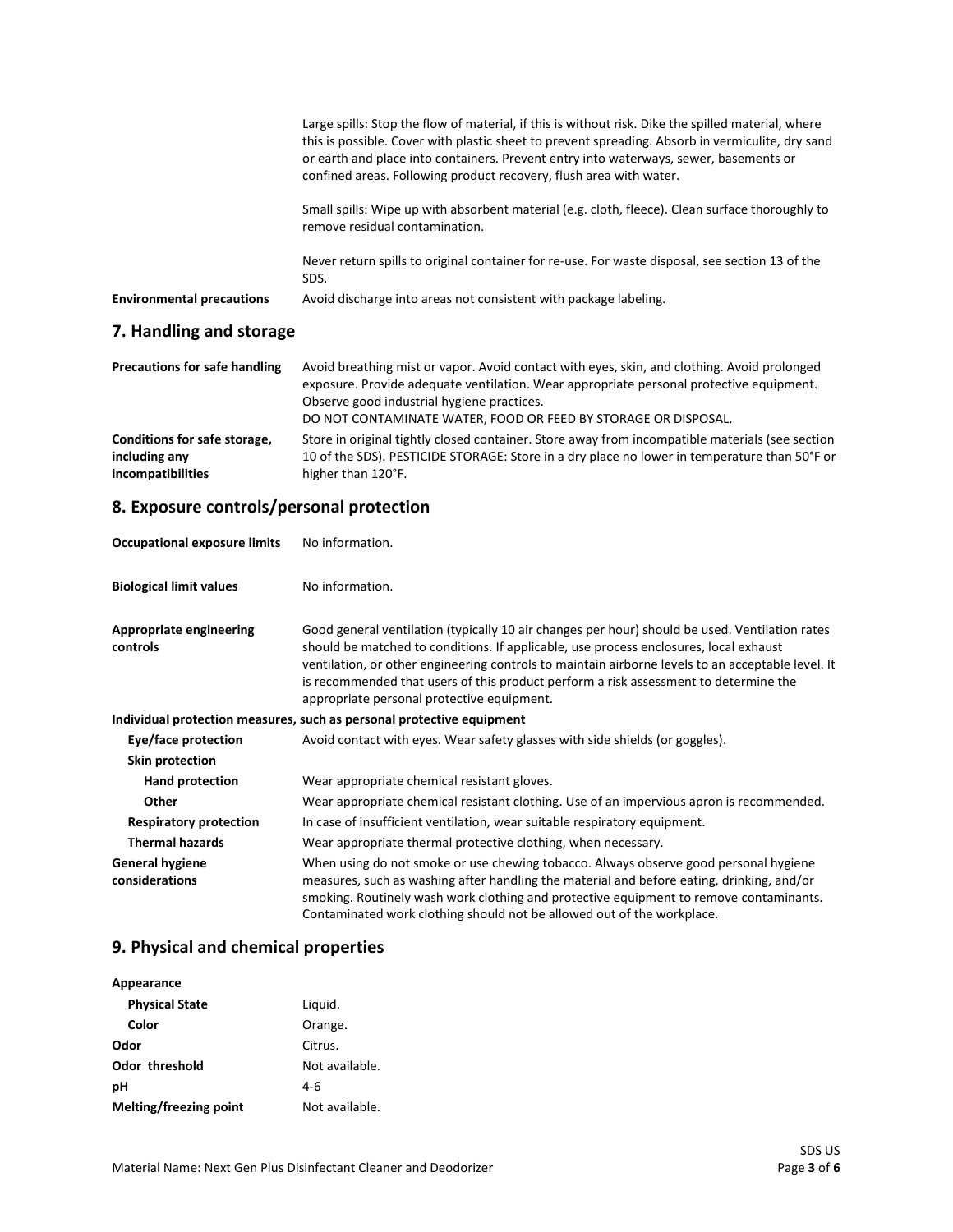| Initial boiling point and<br>boiling range        | 200°F (93.3°C) estimated.  |
|---------------------------------------------------|----------------------------|
| <b>Flash point</b>                                | >201°F (93.9°C) estimated. |
| <b>Evaporation rate</b>                           | Not available.             |
| Flammability                                      | Not available.             |
| <b>Flammability Limits</b>                        |                            |
| Upper                                             | Not available.             |
| Lower                                             | Not available.             |
| Vapor pressure                                    | Not available.             |
| Vapor density                                     | Not available.             |
| Specific gravity (water=1)                        | 1. $\Omega$                |
| Solubility in water                               | Soluble.                   |
| <b>Partition coefficient</b><br>(n-octanol/water) | Not available.             |
| <b>Auto-ignition temperature</b>                  | Not available.             |
| Decomposition temperature                         | Not available.             |
| <b>Viscosity</b>                                  | Not available.             |
|                                                   |                            |

# **10. Stability and reactivity**

| Reactivity                                   | This product is stable and non-reactive under normal conditions of use.                                          |
|----------------------------------------------|------------------------------------------------------------------------------------------------------------------|
| <b>Chemical stability</b>                    | Material is stable under normal conditions. Store in a cool dark place.                                          |
| <b>Possibility of hazardous</b><br>reactions | Hazardous polymerization does not occur.                                                                         |
| <b>Conditions to avoid</b>                   | Avoid storage in elevated temperatures. Keep away from heat, sparks, and open flame.                             |
| Incompatible materials                       | Strong oxidizing agents, anionic surfactants.                                                                    |
| <b>Hazardous decomposition</b><br>products   | Oxides of nitrogen and ammonia, carbon dioxide, carbon monoxide, and other low molecular<br>weight hydrocarbons. |

# **11. Toxicological information**

| Information on likely routes<br>of exposure                                        |                                                                 |
|------------------------------------------------------------------------------------|-----------------------------------------------------------------|
| Ingestion                                                                          | Do not ingest. Harmful if swallowed.                            |
| <b>Inhalation</b>                                                                  | Avoid inhaling mists. Harmful if inhaled.                       |
| <b>Skin contact</b>                                                                | Can cause severe skin burns.                                    |
| Eye contact                                                                        | Can cause serious eye damage.                                   |
| Symptoms related to the<br>physical, chemical and<br>toxicological characteristics | Burning sensation, coughing, wheezing, and shortness of breath. |
| <b>Acute toxicity</b>                                                              | Harmful if swallowed or inhaled.                                |

| Product                                                                    | <b>Route and Species</b> | $LD_{50}$              |
|----------------------------------------------------------------------------|--------------------------|------------------------|
| Next Gen Plus Disinfectant Cleaner and Deodorizer (CAS mixture)            |                          |                        |
| Acute                                                                      |                          |                        |
|                                                                            | Oral, rat                | 459.6 mg/kg estimated  |
|                                                                            | Dermal, rabbit           | >5,000 mg/kg estimated |
|                                                                            | Inhalation, rat          | 4.69 mg/L estimated    |
| *Estimates for product may be based on additional component data not shown |                          |                        |

| Skin corrosion/irritation | Can cause severe skin burns.  |
|---------------------------|-------------------------------|
| Serious eye damage/       | Can cause serious eye damage. |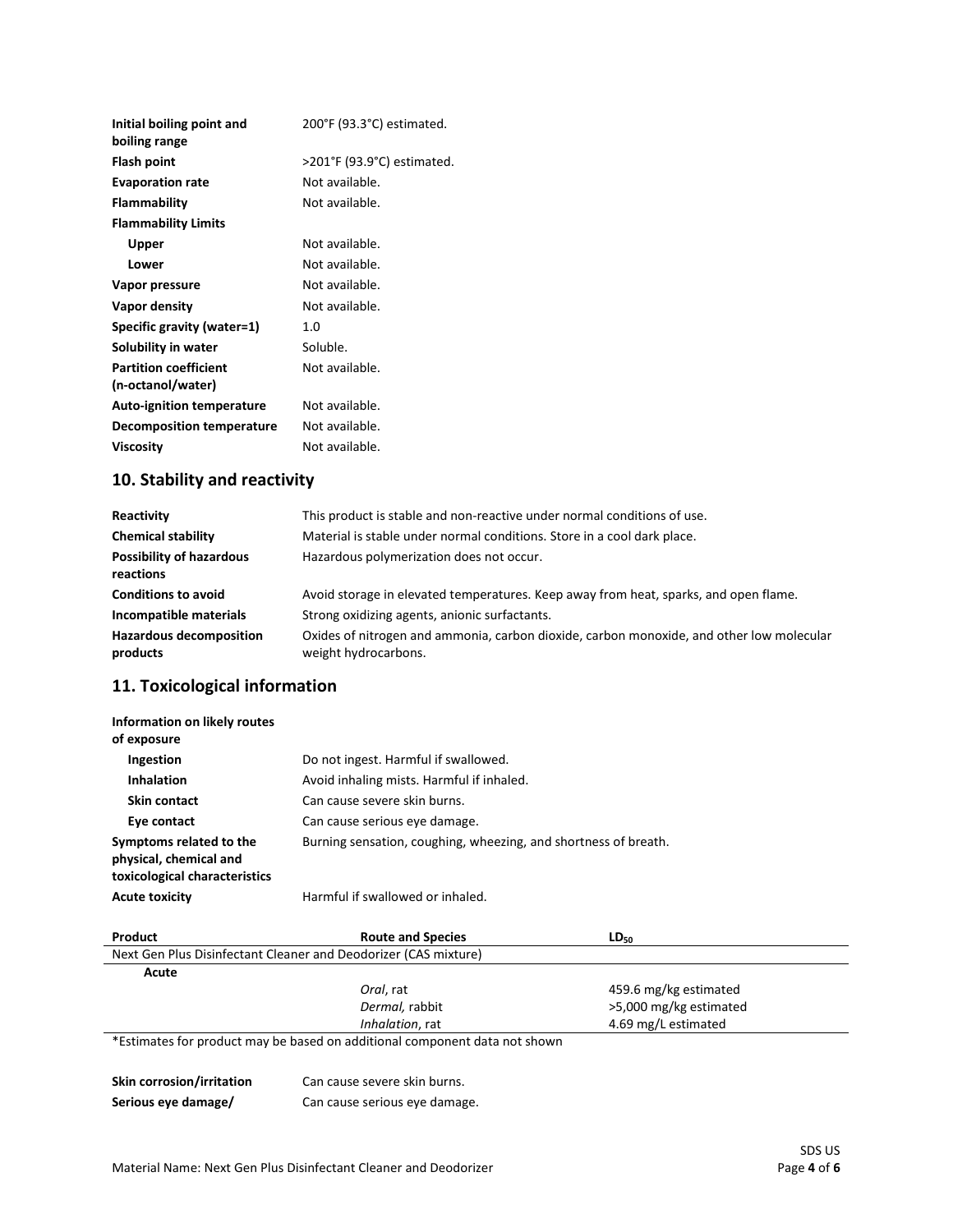| irritation                                            |                                                                                                                     |
|-------------------------------------------------------|---------------------------------------------------------------------------------------------------------------------|
| <b>Respiratory sensitization</b>                      | Not considered a respiratory sensitizer.                                                                            |
| <b>Skin sensitization</b>                             | Not considered a skin sensitizer.                                                                                   |
| <b>Germ cell mutagenicity</b>                         | No data available to indicate product or any components present at greater than 0.1% are<br>mutagenic or genotoxic. |
| Carcinogenicity                                       | Not considered a carcinogen.                                                                                        |
|                                                       | OSHA Specifically Regulated Substances (29 CFR 1910.1001-1050)                                                      |
| Not Listed.                                           |                                                                                                                     |
| <b>Reproductive toxicity</b>                          | No data available.                                                                                                  |
| Specific target organ toxicity<br>- single exposure   | No data available.                                                                                                  |
| Specific target organ toxicity<br>- repeated exposure | No data available.                                                                                                  |
| <b>Aspiration hazard</b>                              | No data available.                                                                                                  |

# **12. Ecological information**

| Product   | <b>Species</b>                                                  | <b>Test Results</b>            |
|-----------|-----------------------------------------------------------------|--------------------------------|
|           | Next Gen Plus Disinfectant Cleaner and Deodorizer (CAS mixture) |                                |
| Aquatic   |                                                                 |                                |
| Crustacea | Daphnia magna                                                   | $EC_{50}$ = 10 mg/L estimated. |
| Fish      | Fathead minnow                                                  | $LD_{50} = 10$ mg/L estimated. |

| Persistence and degradability    | Hydrogen peroxide in the aquatic environment is subject to various reduction or oxidation<br>processes and decomposes into water and oxygen. Hydrogen peroxide half-life in freshwater<br>ranges from 8 hours to 20 days, in air from 10 to 20 hours, and in soils from minutes to hours<br>depending upon microbiological activity and metal contamination. |
|----------------------------------|--------------------------------------------------------------------------------------------------------------------------------------------------------------------------------------------------------------------------------------------------------------------------------------------------------------------------------------------------------------|
| <b>Bioaccumulative potential</b> | Accumulation in aquatic organisms is expected. Harmful to aquatic life.                                                                                                                                                                                                                                                                                      |
| Mobility in soil                 | No data available.                                                                                                                                                                                                                                                                                                                                           |
| Other adverse effects            | Not available.                                                                                                                                                                                                                                                                                                                                               |

## **13. Disposal considerations**

| <b>Disposal instructions</b>          | Collect and reclaim or dispose in sealed containers at licensed waste disposal site. Dispose of<br>contents/container in accordance with local/regional/national/international regulations.                             |
|---------------------------------------|-------------------------------------------------------------------------------------------------------------------------------------------------------------------------------------------------------------------------|
| Local disposal regulations            | Dispose in accordance with all applicable regulations.                                                                                                                                                                  |
| Hazardous waste code                  | The waste code should be assigned in discussion between the user, the producer and the<br>waste disposal company.                                                                                                       |
| Waste from residues/unused<br>product | Dispose of in accordance with local regulations. Empty containers or liners may retain some<br>product residues. This material and its container must be disposed of in a safe manner. (see:<br>Disposal instructions). |
| <b>Contaminated packaging</b>         | Empty containers should be taken to an approved waste handling site for recycling or<br>disposal. Since emptied containers may contain product residue, follow label warnings even<br>after container is emptied.       |

## **14. Transport information**

#### **DOT**

Not regulated as dangerous goods.